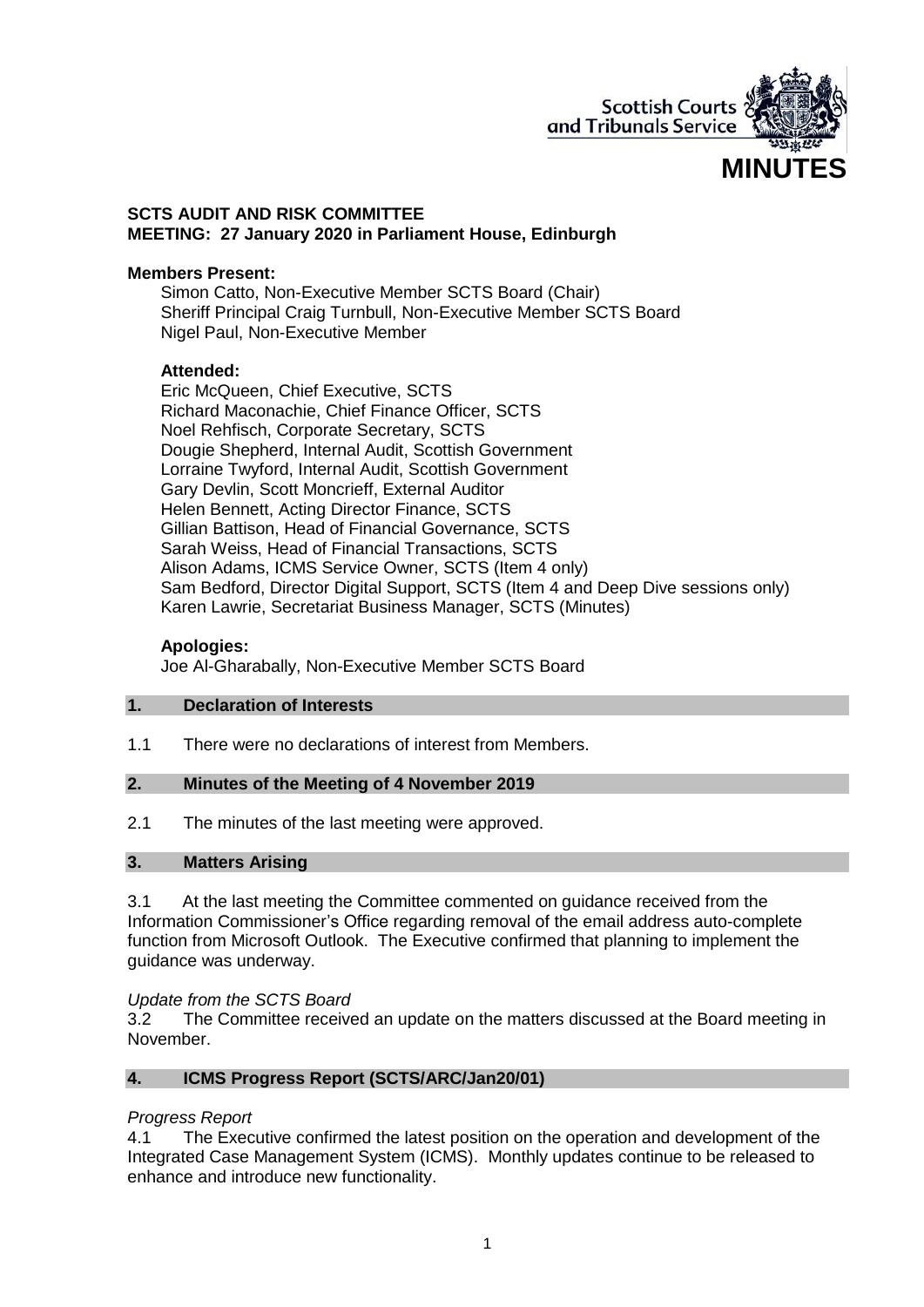4.2 The Committee noted that, as the ICMS project moved to a business as usual service, individual business cases would support the future development of digital services to other business areas. Project documentation and business cases would be developed as required for the Office of the Public Guardian and Court of Session.

# *Project Closure Report*

4.3 The ICMS Project Closure report was shared with members. The report would be presented to the ICMS Project Board in February allowing the system to formally move to a business as usual service within the Digital Services Unit.

4.4 The Executive and Committee acknowledged that the requirements and the resources required to deliver the project had been underestimated in the early phases, with both the operating environment and product development changing significantly. Project development benefitted from a number of internal and Independent Reviews, alongside regular scrutiny from both the Project Board and Audit and Risk Committee. The enhanced scrutiny and oversight led to the identification of a number of key lessons – allowing a new operating model to be developed, which had been successfully in place since October 2018. The Executive confirmed that the actions from independent reviews and lessons learnt had been fully tracked and implemented within the business as usual operating and governance model.

4.5 The Committee welcomed sight of the closure report which reflected the ICMS project from its inception through to a live business as usual system that supported end to end digital case submission. The Committee were invited to pass any further comments on the closure report to the Executive.

# **Action: Committee Members to submit any further comments on the ICMS Project Closure Report to SCTS Secretariat by 7 February.**

# **5. SCTS Financial Improvement and Succession Planning Update (SCTS/ARC/Jan20/02)**

5.1 The Executive reported on activity to improve controls and succession planning within the SCTS Finance function. This comprehensive programme of work included consideration of team skills and structures, processes and systems.

5.2 Internal Audit had completed an initial review of SCTS controls and audit preparation in October and conducted a follow-up visit in mid-January. Both audits provided assurance and evidence of compliance and effectiveness, which allowed two management letters of substantial assurance to be issued. A further audit would be completed as part of the Internal Audit Plan for 2020-21.

5.3 An independent review of financial controls, by Scottish Government officials, would commence in late January. External Audit would also review the financial controls as part of their controls audit commencing in February.

5.4 The Committee acknowledged the good progress that had been made in addressing the recommendations from External Audit and welcomed the changes that had been implemented in preparation for the forthcoming Annual Audit.

# **6. Internal Audit (SCTS/ARC/Jan20/03 & SCTS/ARC/Jan20/04)**

# *Progress Report*

6.1 Internal Audit reported on the progress made with the 2019-20 Internal Audit Plan since the last meeting. Members noted that Internal Audit remained on track to complete the four main reviews and all follow-up activity detailed in their 2019-20 programme.

# *Internal Audit Plan 2020-21*

5.3 The draft Internal Audit Plan for 2020-21 had been shared with the SCTS Accountable Officer and senior management for consideration in advance of the meeting. A review of the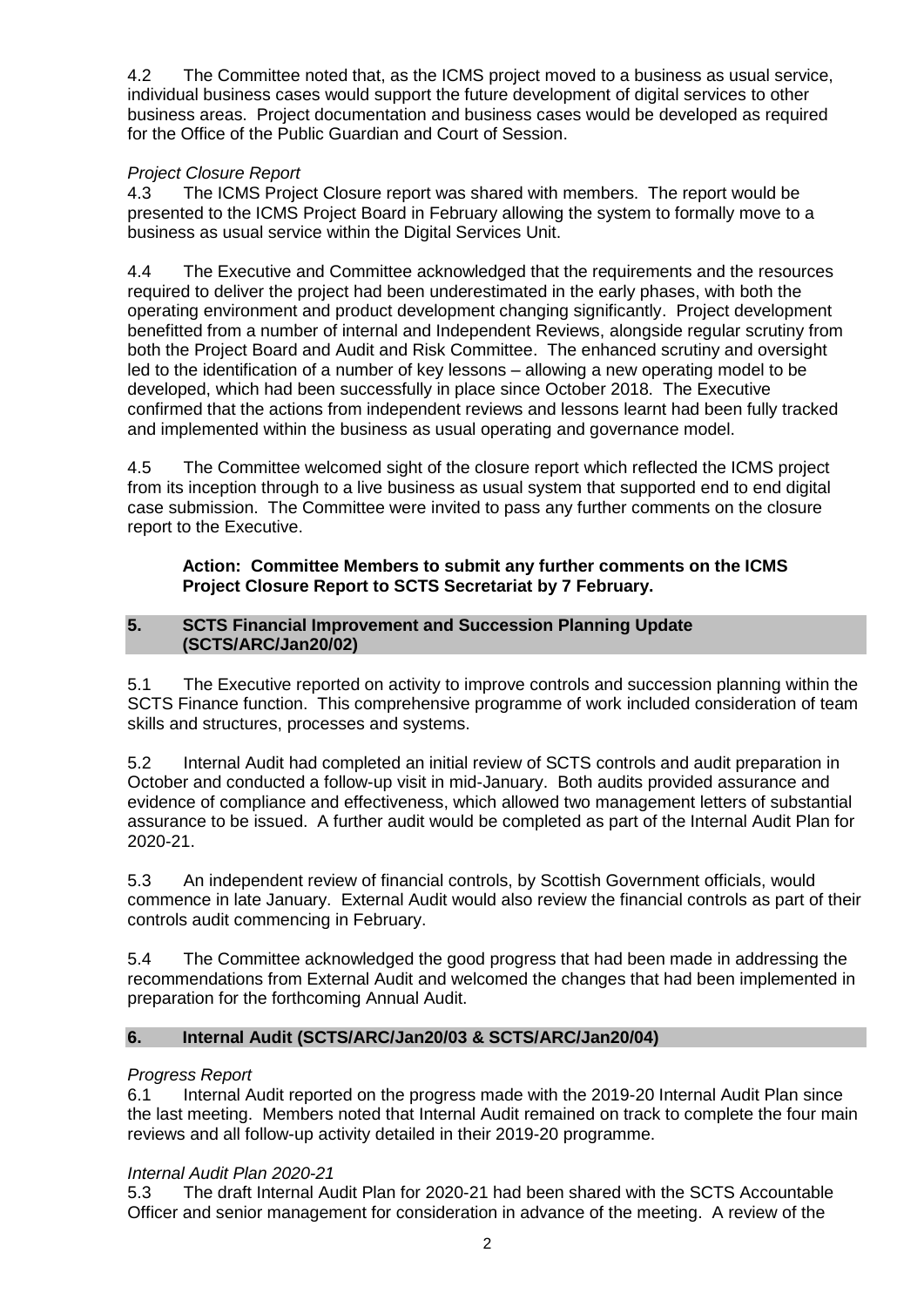plan would take place during the audit year to ensure the key risks to the organisation were reflected in the work identified.

5.4 The Committee were content with the proposed areas of coverage for the four main audits planned in 2020-21 and welcomed the opportunity to review coverage during the audit year to confirm the continued relevance of the areas of focus.

5.5 Members were invited to share any comments on the draft Audit Plan directly with Internal Audit.

### **7. External Audit (SCTS/Jan20/05)**

7.1 The External Audit Annual Plan for 2019-20 was presented. The plan included the audit of the 2019-20 Annual Report and Accounts; consideration of SCTS' reporting arrangements for governance and transparency; financial management; financial sustainability and value for money; monitoring SCTS' participation in the National Fraud Initiative and any other work requested by Audit Scotland.

7.2 Members were content with the scope and timeline of the Audit Plan.

### **8. Annual Whistleblowing Report (SCTS/ARC/Jan20/06)**

8.1 The Committee received the annual report on the SCTS Whistleblowing Policy. The executive reported that the policy had been reviewed during the course of the year. A range of activities had taken place throughout 2019 to maintain awareness of the policy and associated policies relating to grievances and complaints.

8.2 The Committee noted that no instances of whistleblowing had been raised under the policy in 2019.

#### **9. Corporate Risk Register (SCTS/ARC/Jan20/07)**

9.1 The Corporate Risk Register was reviewed. Members were content that the ongoing actions required were recorded appropriately.

9.2 It was noted that the Corporate Risk Register had been shared with all Board and Committee members for consideration in advance of the annual joint Board and Committee Corporate Risk Workshop on 3 February.

# **10. Any Other Business**

10.1 None.

#### **11. Papers for Scrutiny/Exception Reporting Only**

- 11.1 The following papers had been circulated for scrutiny:
	- Action Tracker
	- Data Incidents Report
	- Fraud, Theft and Losses Report
	- ICT Risks and Controls
	- Core Work Plan

11.2 No matters were raised by exception.

#### **12. Date of Next Meeting**

12.1 The next meeting would be held on Monday 27 April 2020 in Parliament House, Edinburgh.